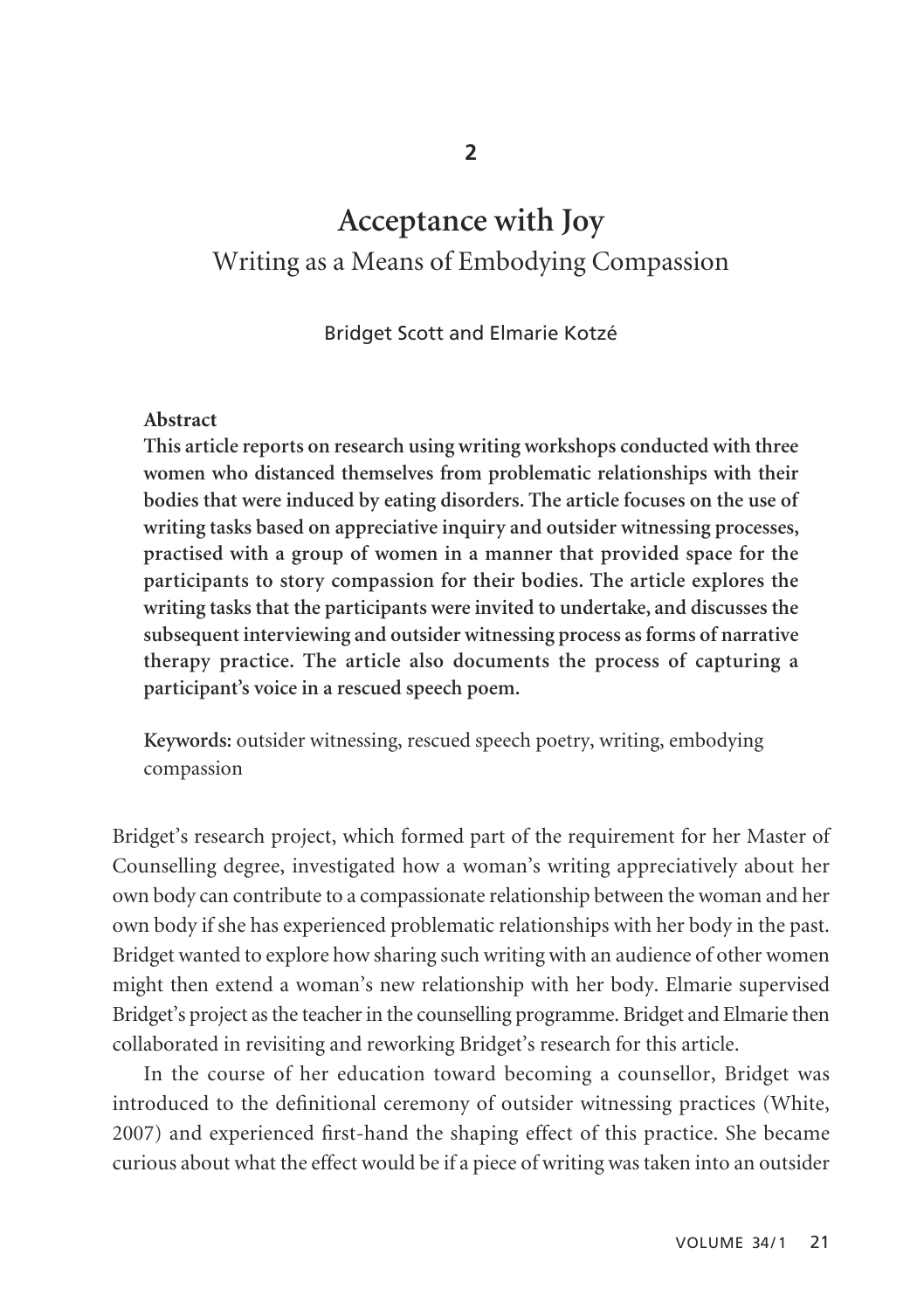witness ceremony with women who had problematic relationships with their bodies, for example, as a result of the dominating effects of eating disorders.

White (2007) described outsider witnessing conversations as performances of identity, a series of tellings and retellings that thicken the storyline of participants' preferred ways of being and living. In her research project, Bridget explored the use of an outsider witnessing process as a space in which women could share some of their writing about their bodies (Scott, 2012). She was interested in how writing about their bodies and sharing their writing with an audience might strengthen and nourish compassion towards their bodies.

## **Shaping the research**

The research took place in Christchurch, where Bridget invited women to join writing workshops that drew on the following five approaches: writing as a reflective practice (Bolton, Allan, & Drucquer, 2004); poetry therapy (Heller, 2009); appreciative inquiry (Cooperrider & Whitney, 2005); outsider witnessing (White, 2007); and the use of rescued speech poetry in counselling (Crocket, 2010; Speedy, 2005). An advertisement was placed with a group that supports women experiencing problematic relationships with eating and their bodies. The advertisement invited women who enjoyed writing and who had experienced difficulties in their relationships with their bodies due to the effects of an eating disorder to join a writing workshop. The workshops were not advertised as therapeutic, but rather as an opportunity to use writing as a means of growing compassion for their bodies. Three women responded to the advertisement, but carrying out the workshops as initially planned proved to be problematic because the research began just before the first of two major earthquakes in Christchurch. People had to face many challenges, and the earthquakes affected the volunteers' willingness to be away from their families in the evenings. A number of other problems also caused delays, including the temporary closure of the library where the meetings were to be held and other disruptions to life in Christchurch; however, eventually Bridget was able to go ahead and run the first of three workshops. The workshops were held in the community room of the local library and ran for two hours on Monday evenings over a period of four weeks.

The intention of the workshops was to create a space where the women were exposed to a language of appreciation in relation to their bodies. They were given opportunities to immerse themselves in this language by being asked to write about moments—real or imagined—where they had had a positive experience of their bodies. On the first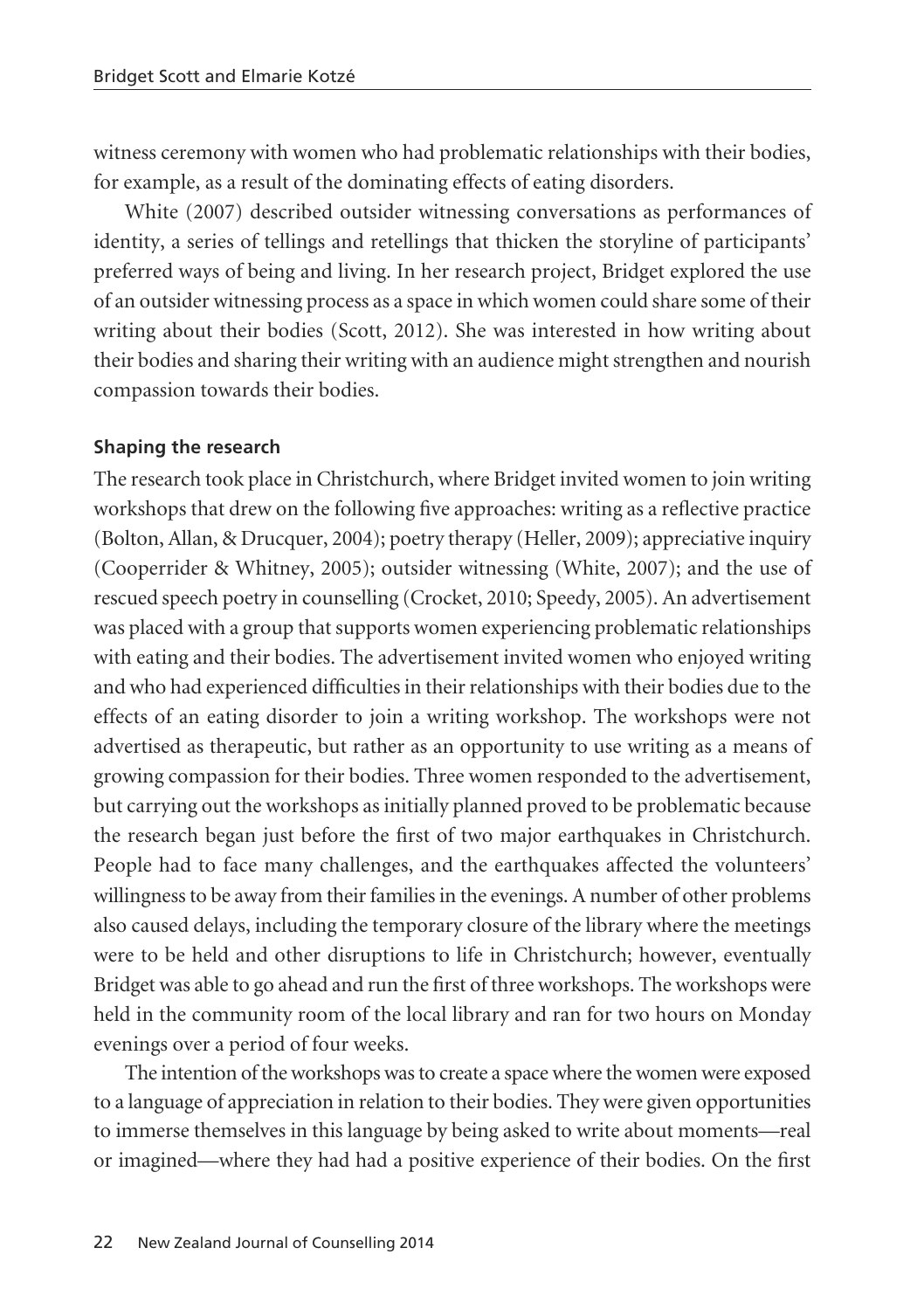evening, once the group had been set up, the writing process could begin. Each week the workshop involved carrying out three main phases. The first phase was writing in response to one of a selection of questions based on the principles of appreciative inquiry (Cooperrider & Whitney, 2005). After six minutes of free writing, the women wrote individually for 30 minutes using questions and writing starters. The second phase involved outsider witnessing (White, 2007) where one woman volunteered to share her writing in an interview that was recorded. Each workshop produced one interview. In the third phase of the research, Bridget created a rescued speech poem from the transcripts of the interviews. These poems were then sent in the post to the women before the next workshop. The steps the workshop followed are discussed below.

In establishing the group on the first evening, Bridget and the group members negotiated a number of group rules pertaining to safety and confidentiality. Once these rules had been established, each woman was invited to name her favourite place as a way of bringing all the participants' voices together into the group. Peggy Heller's (2009, p. 3) description below is about the opening of a group, about what can at times be the taken-for-granted rituals of introductions and openings:

Like opening words in a poem or a book, the open chair awaiting you in the group circle is an invitation into sacred space. Ordinary awareness becomes redirected, focused on the world you have just entered. It is a portal into another reality where personal and interpersonal communication may reveal insights, connections, meanings. In the beginning, each voice is welcomed. And as in Robert Frost's "Choose Something Like a Star," each person is invited to say something that is known by heart, something that all can do whether in cautious tremolo or blustery bravado. Say your name. Say something you see in this room or noticed on your way here. Say a word you heard today. The voice is out, taking its rightful place in the group circle, and providing a subtle clue about its speaker.

After the connection to a place and some discussion, Bridget read a piece of writing that she had prepared in order to provide what White and Epston (1990, p. 148) called a "receiving context" for the women as they began their own writing. Once sufficient time had been spent building trust and connection, the women were invited to engage in the writing process, as discussed in the next section.

## **From scribbling to writing**

The women were asked to free-write or scribble about whatever came to mind for six minutes without stopping and without thinking about what they wrote. There was no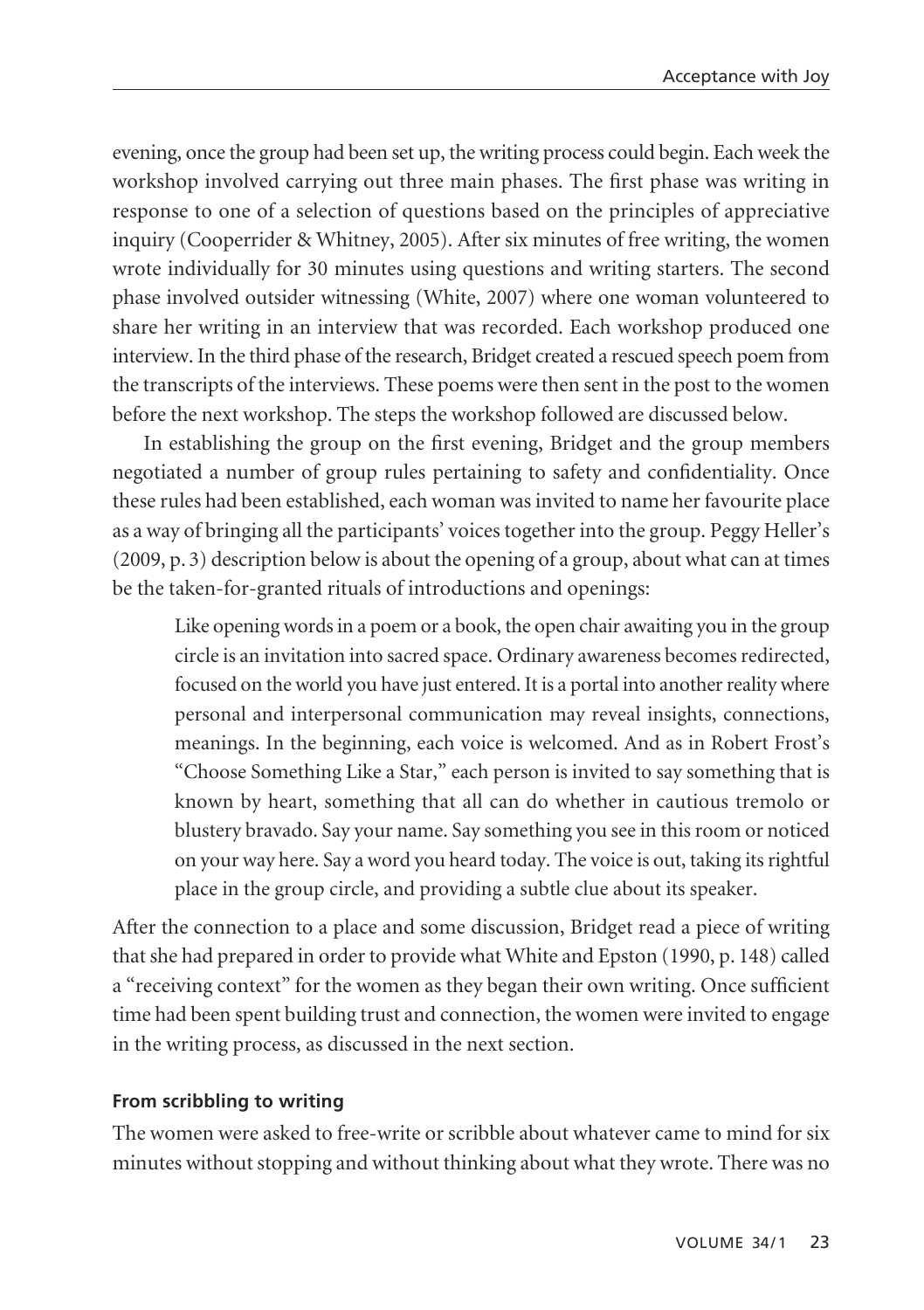theme or subject for this stage: the aim was to capture those images that flash in and out of the mind with little or no attention paid to them. These six minutes of writing could include writing about the body. The women were free to write, uncensored, whatever came to mind. The purpose of this writing was to empty the mind and warm up in preparation for the next activity, in order to note down anything that needed to be pushed out of the mind and to capture important ideas and images that might otherwise be lost, as suggested by Bolton et al. (2004).

Next, Bridget offered the women some writing starters for a longer piece of writing. Questions were based on the principles of appreciative inquiry, which builds an inquiry around the crafting of an "unconditionally positive question." This term was coined by Cooperrider and Whitney (2005, p. 8), who argued that appreciative inquiry

assumes that every organization and community has many untapped and rich accounts of the positive—what people talk about as past, present, and future capacities, or the positive core.

Bridget introduced themes for the women to consider in order for them to write compassionately about the conversations they had had with their bodies. They were asked to write about times—recent, in the past, or in the imagined future—when they had, have, or will have a strong connection with and trust in their body. Bridget suggested the following themes:

- Tell a story or write a poem about a time or moment when you listened to your body and this listening led to your doing something different that contributed to a new development in your life.
- Think of moments when you have shown kindness to your body. What did you do? What did you say to yourself? What did you experience?
- Think of a moment or moments with your body that are reliable, faithful, trustworthy, liberating, invigorating. How might you describe these moments in a story or poem? Is there a metaphor you might use to describe these moments? What is it that you notice in these moments? What do you tell yourself?

The women were given 30 minutes to write, then they were asked to read their writing individually, in silence (this included what they had written in both the six-minute scribbling time and the 30-minute writing on the themes). They were invited to revise the content if they wished, but were told they did not need to give any thought to grammar, construction, or spelling. They were invited to look out for useful connections between what they wrote in the initial six minutes of writing and the longer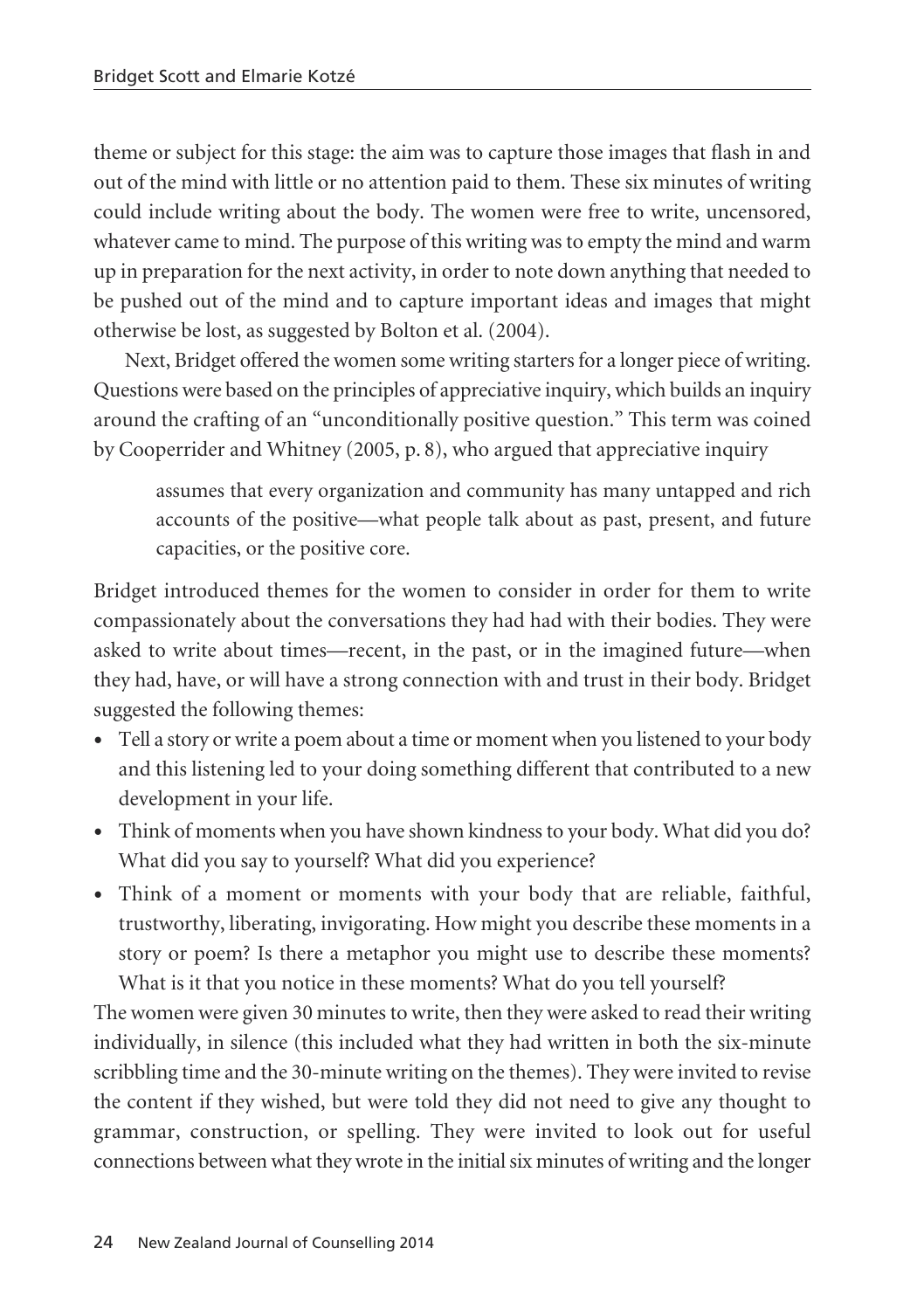piece of writing. Bridget then asked them to use their previous writings—the first and/or second piece—to formalise a particular literary genre or to produce a new piece of writing. This could be poetry or fiction, if they wished (Bolton et al., 2004). Again they were given 30 minutes.

At the end of the second 30 minutes of writing, the women were asked to come back together as a group and one woman was asked to share a piece of writing that spoke of a moment of compassion for her body. The sharing and witnessing of the written work was structured according to White's outsider witnessing practice, described below.

## **Outsider witnessing**

The three-step process of outsider witnessing in narrative therapy was developed by Michael White (2007), who based it on Barbara Myerhof's "definitional ceremonies" (p. 181). Outsider witnessing has also been used as a research method (see Davis, 2009; Davis & Crocket, 2010; Kotzé, Van Duuren, Afrika, Rakiep, & Abdurahman, 2010). For research purposes, Bridget used the outsider witness approach with three participants and wove it into the writing process over the three workshops. Each of the three workshops featured a different woman sharing her writing at the centre of the outsider witnessing process.

In the first step of the outsider witnessing, a volunteer is asked to share a piece of writing while the other participants listen and witness the telling of the story. It may be asked why sharing the writing with a group seems to be meaningful. Bringing one's writing to others is a way of making our wisdom or identity claims more visible and available to ourselves and to others who witness our writing. When we read our words, we hear them, and then we hear them again in a new way when our audience receives and responds to the words. Sharing writing with an audience can be an important way of telling and retelling our stories, making new meaning, performing and constructing identities, and connecting with the experiences of others (Brown, 2007; Pentecost, 2006; White, 2007). Brown (2007, p. 279) explained that the "meaning that women attach to their stories can unfold only through a social process of interaction and meaning making…we cannot simply tell and retell stories. We must unpack them and rewrite more helpful stories."

The definitional ceremony of outsider witnessing described by White (2007) was not specifically designed for sharing writing, but the process lent itself very well to creating a forum for the women to share their words. Bridget devised six questions that she shaped from the four categories of responses White (2007) developed: expression,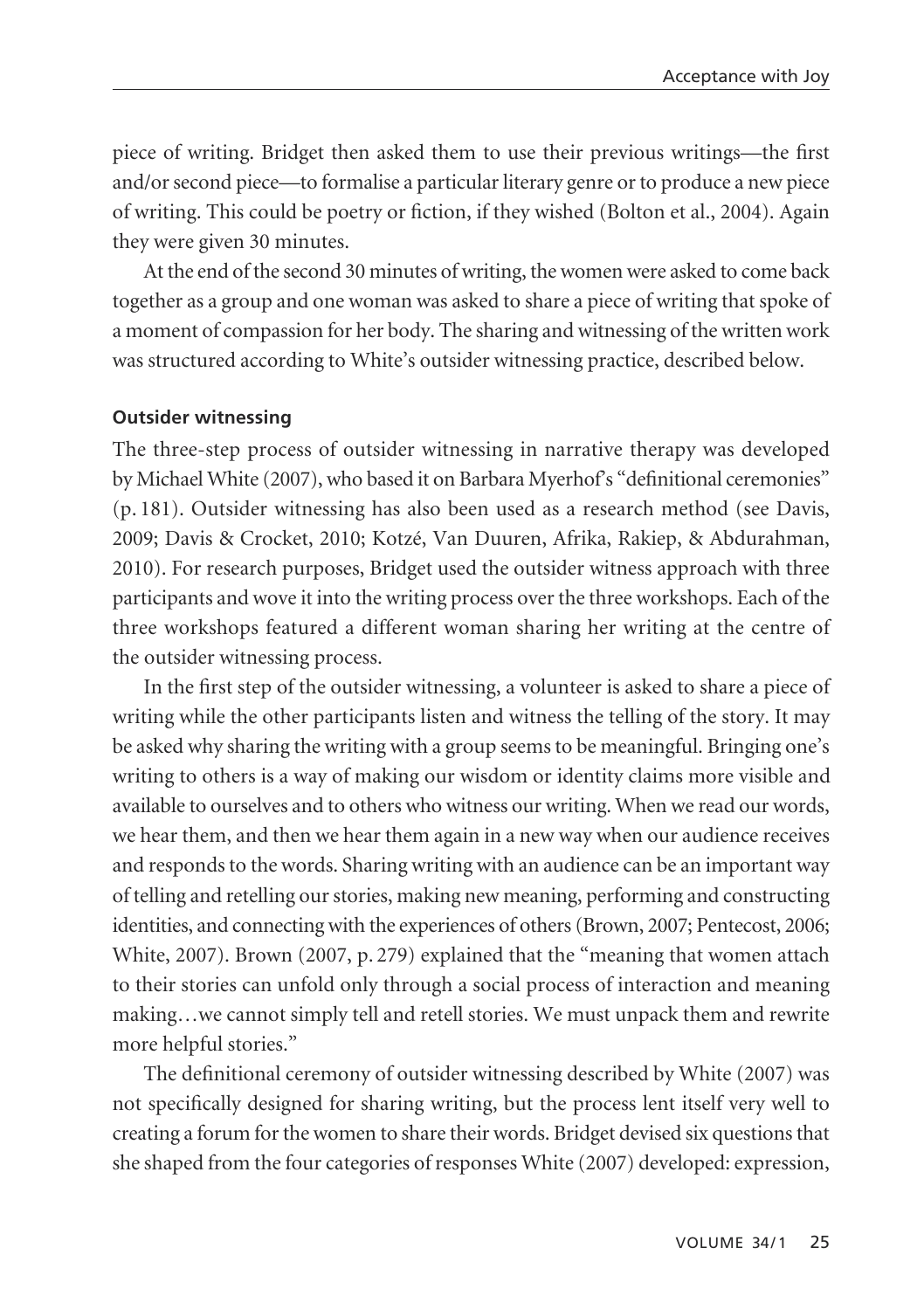image, personal resonance, and transport. She asked the woman who shared her writing the following:

- If you had to choose two to three paragraphs of your writing that speak of a close relationship with your body, which would you choose?
- When you read these words aloud to us, what stands out the most for you?
- What was it about this piece in particular that drew you to reading it aloud? Were there certain words or phrases that stood out for you?
- Does this speak of hope/movement/acceptance/trust/connection or of something else?
- If you were able to carry some part of this writing forward into your daily life, which words/phrases/plot/character development would you choose?
- What does it say about what you value that you were able to do this?

While Bridget and one participant spoke, the other women listened to the conversation. Following this, Bridget interviewed the women who were witnesses to the conversation with the woman who had shared her writing, and the outsider witnesses were then called on to retell the story they had witnessed. Bridget guided this retelling by means of carefully crafted questions. At that stage, the person who had shared her writing listened to the conversations between Bridget and the outsider witnesses.

The witnesses' responses were not about applause/positive reinforcement nor about judgement on the quality or meaning of the writing, nor were they about disclosure of their own experiences (see White, 2007), which may have been triggered by the piece of writing. Instead, they were about keeping the person's story at the centre. Bridget questioned the witnesses about particular words or expressions that stood out for them in the person's story or writing, and about any images or values that came to mind when they heard those particular words. How and why did they connect with those aspects of the writing? What was it in their own lives that connected them to that aspect of the writing? Where did that take them to, in thinking about their hopes for their own lives? What would they take back into their own lives from this writing?

In the third stage, the person whose story was witnessed was then invited to retell the story as witnessed and retold by the outsider witnesses. Once again, Bridget carefully scaffolded this conversation and asked the woman who was interviewed what she thought about what she had heard, and what interested her, and invited her to speak generally about the experience of listening to a conversation about her writing or her life. The woman was also asked how she predicted this experience might affect her future life.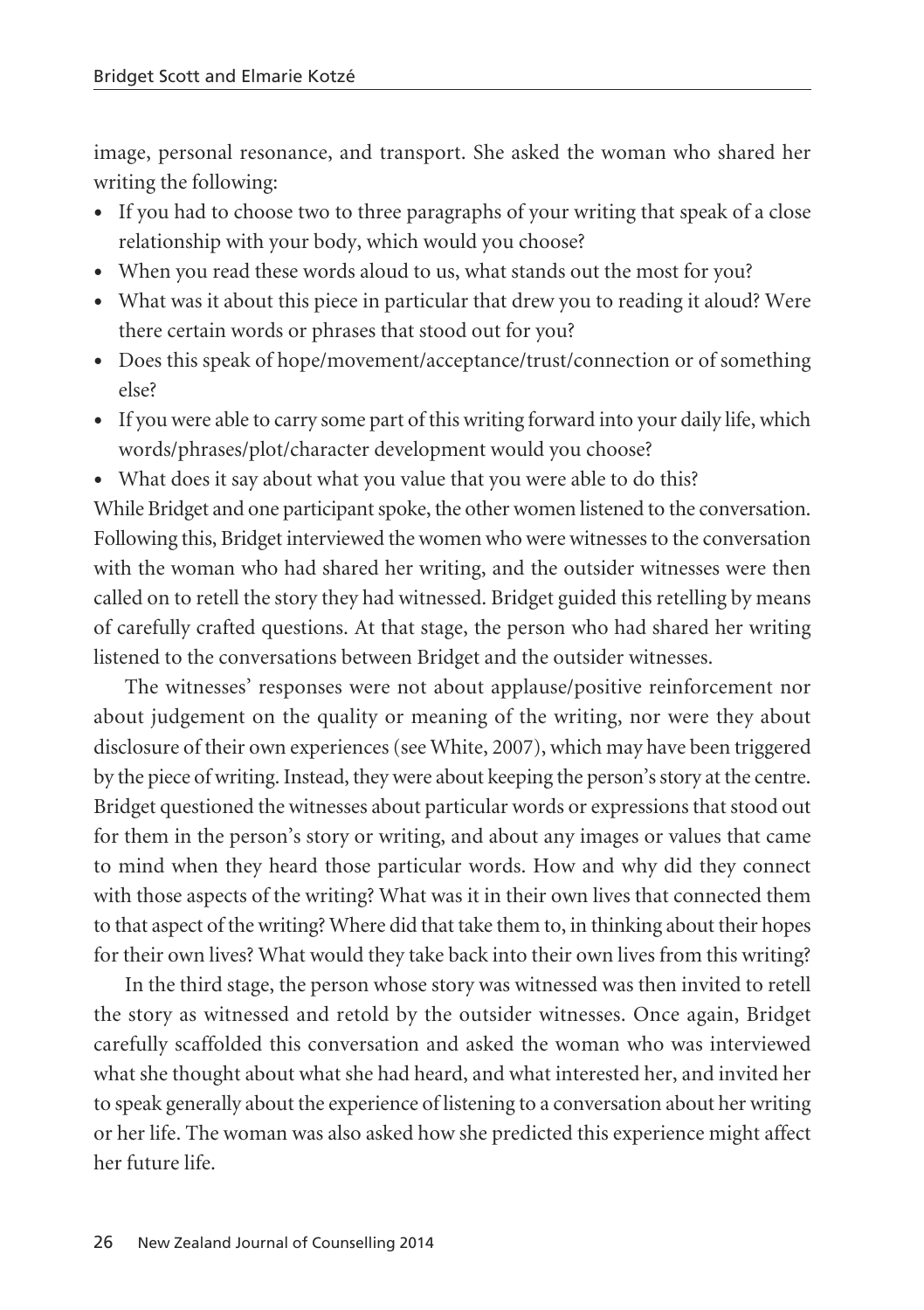The outsider witnessing practice of the workshop was videotaped with the permission of all participants so that the discussions could be transcribed. All participants received a copy of the transcript after each writing workshop.

## **Rescued speech poems**

After every workshop, Bridget typed up the transcript of the interviews and then used the transcript to create rescued speech poems (Crocket, 2010; Speedy, 2005). These poems were mailed to the participants. A rescued speech poem is created by using the speaker's words; in this case, the words of the woman sharing her writing. Collecting these words, Bridget read the transcript and highlighted the words that stood out as speaking of compassion, or a movement towards compassion, in the woman's writing. Once she had identified these words, Bridget then arranged them in a way that was poetic to the eye or ear.

Speedy (2005) described how Bird's (2000) writing on "talk that sings" shaped her own listening and positioned her as if "at a poetry recital" (Speedy, 2005, p. 285) during therapeutic conversations. Cixous (as cited in Speedy 2005, p. 285) claimed that speaking of our lives outside of the confines of what is already known can only be done poetically.

Crocket (2010, p. 79) sees rescued speech poetry as a political act: "I suggest that rescued poems are a form of socio-cultural poetry, that bear witness to the political effects of socio-cultural stories that shape clients' lives." Thus rescued speech poems became a way for Bridget to listen for and hold gently the moments when the women spoke a different version of their relationship with their body, to hold these moments and return them to the women in the form of a poem. Bridget's intention in doing this was to give their words, their experiences of themselves, authority and new life—a thickening of their reality outside of "established assumptions and social constraints" (Speedy, 2005, p. 285).

## *Lily's dialogue with the waves*

At the first workshop, Lily volunteered to share her writing.<sup>1</sup> Initially, she found it difficult to write appreciatively about her body. Her writing shifted between quite dark painful places (*"I am trapped in a dark confined tunnel of self-loathing"*) and a more carefree place (*"The breakers foaming upon the sand like a great white horse riding towards me, calling, you are welcome here, just as you are, please come in and play"*). Lily spoke of the difficult relationship she had with her body—of how she hated it, or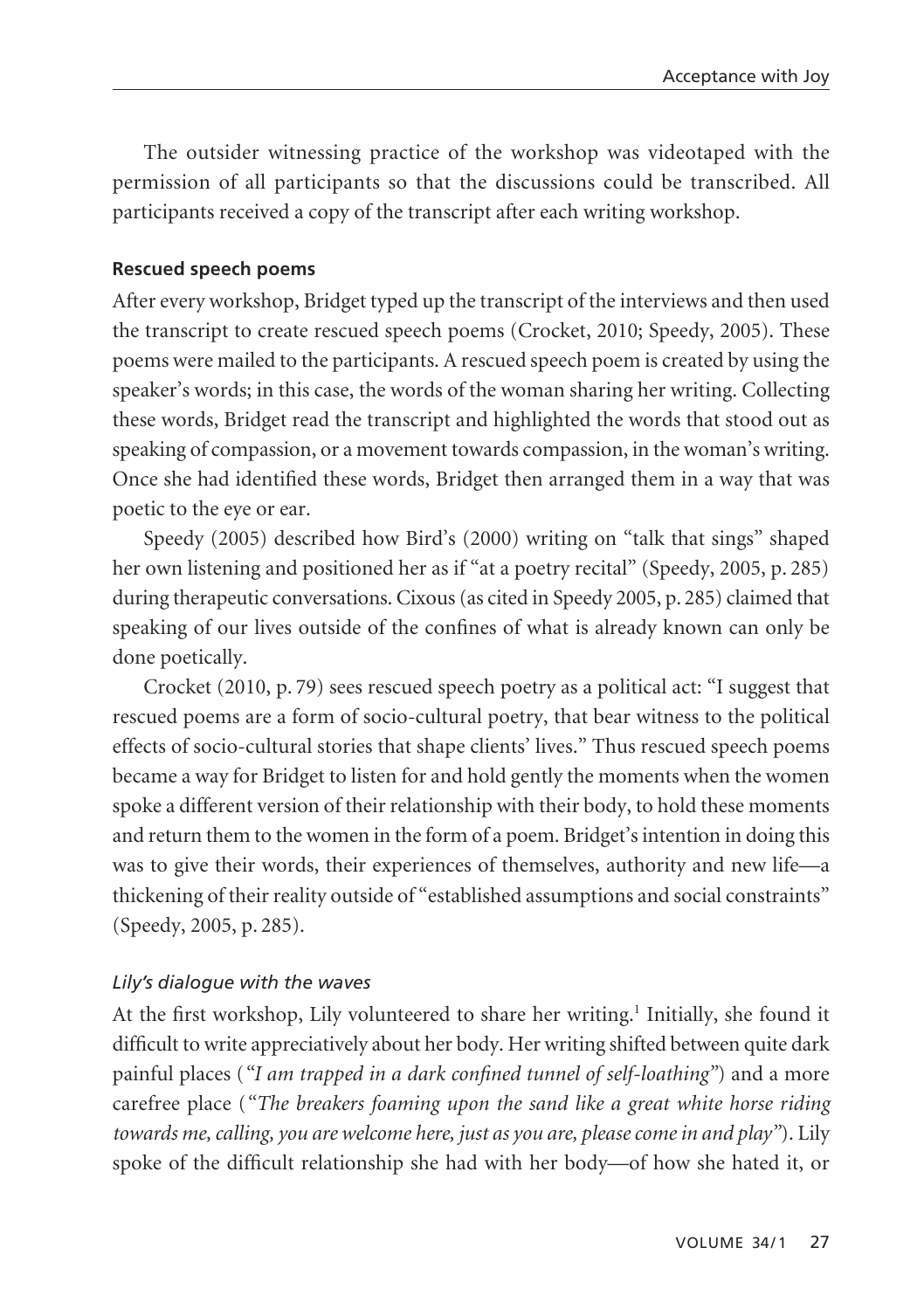loathed it, and how she felt trapped in it: *"I dwell very much on the negative aspects of my body and I do see it as 'a body,' almost as if I'm outside of myself. My body is separate from who I am."* Lily talked about how painful it was to think about her body, how overweight she felt it was, loathing her body in her writing. However, during the interview with Bridget, she noted with surprise that she had been able to write appreciatively once she got started. Bridget was moved by this and was struck by the gentle, sensual, and poetic language that Lily used to describe an (imaginary) moment of accepting her body, being playful and carefree.

Lily's writing was an imaginative description of her sitting on a beach watching others swim and longing to be in the sea. Her feelings of loathing towards her body were preventing her from being able to get up and walk towards the water. As she sat there, the sea began to talk to her, inviting her in, asking her to come and enjoy the water. Lily argued with the sea and the sea responded by telling her that she was "Much Afraid" but the sea would give her a new name, which would be "Acceptance with Joy."

For the outsider witnessing conversation, Lily chose a piece of imaginative writing to depict a compassionate relationship with her body:

*I begin to walk into those shallow bubbles and feel this excitement building inside. My toes feel the sand oozing through. I jump and I splash. I laugh as I remember jumping in the puddles as a young girl, carefree with no fears, no body tapes playing in my head. I have met the little girl inside today.*

When Lily had finished reading this piece aloud to the group, Bridget asked her what in particular had stood out for her as she read it. Lily indicated that the imagined conversation with the waves that invited her to come into the water brought a carefreeness. She read her dialogue as the group listened and related her connectedness with the waves when, as the little girl, she carried memories of carefree puddlejumping. She languaged herself an invitation to self-acceptance:

*The breakers foaming upon the sand like a great white horse riding towards me, calling, "You are welcome here, just as you are, please come in and play." And then I begin to argue, "But look at my huge body. I'm like a beached humpback whale, I can't possibly walk towards you even with my sarong tightly wrapped around my thighs." But the waves seem to whisper again, "We can have such fun together if you just let go. You are like Much Afraid but I want to make you Acceptance with Joy."*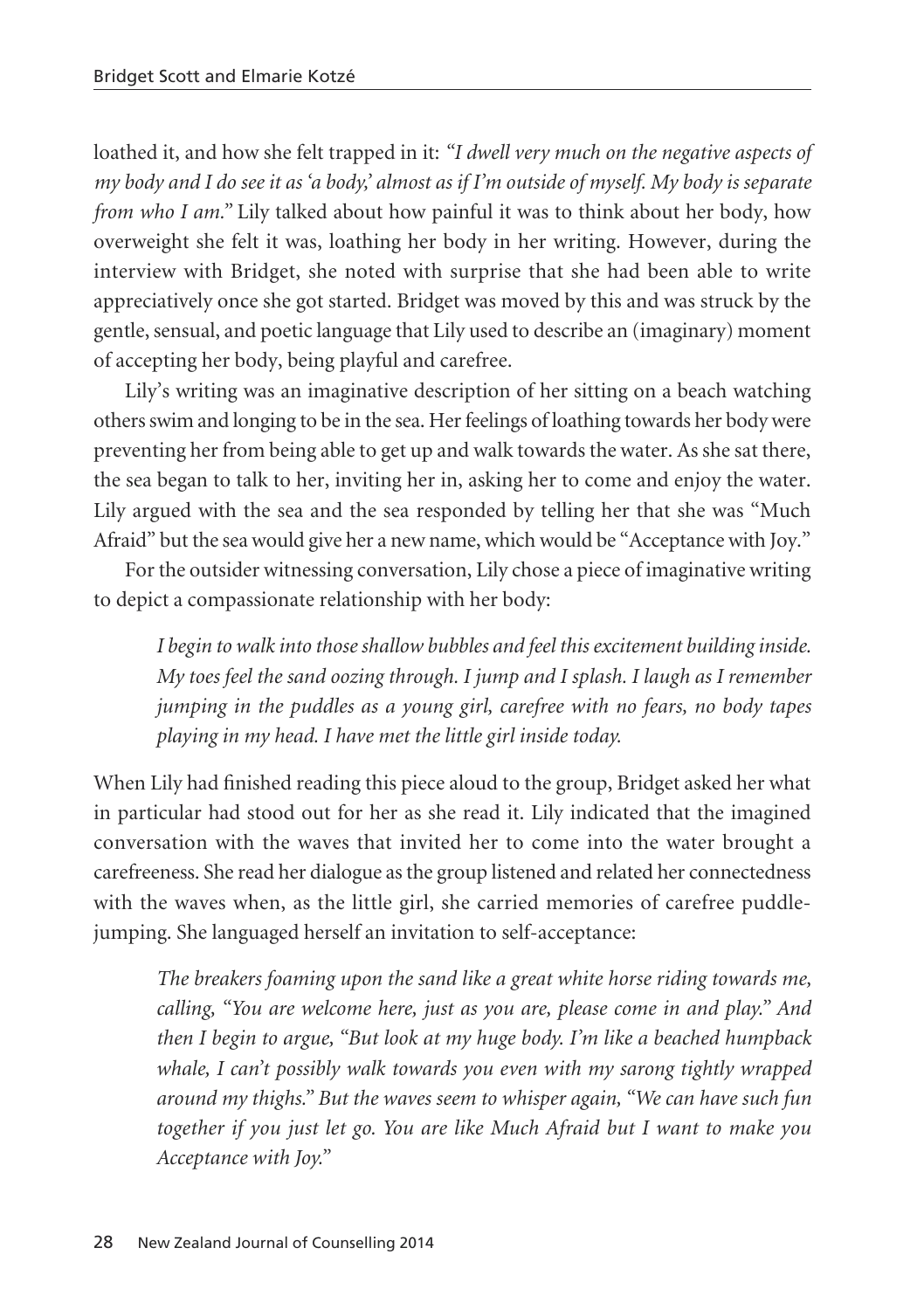During the interview, Lily introduced the idea of "Acceptance with Joy" as a new name for her. She selected the following piece of her writing as the sea spoke her preferred identity:

*"You are like Much Afraid but I want to make you, it's like a new name, 'Acceptance with Joy'. Accept your body. At the moment you are much afraid of your body and what people think about your body."*

She reflected on the conversation with the waves and discovered a space for herself, in her writing, where she was able to speak compassion for her body:

*I quite like [the piece I wrote where] the waves were calling, "You are welcome here just as you are please come in and play"…I've never really thought of it before but I love nature—I have real issues with my own body but here [in this writing] it's like the nature and my body started out to be two separate things but they are coming together.*

Bridget asked her what she thought this writing might speak of. Lily commented:

*I think acceptance. I feel like the sea's my friend and not judging me by my body and that I can have fun in the sea because there's no judgement…that sounds like a funny thing to say, doesn't it…*

In thinking about the ocean and her body becoming one, Lily had found a way to begin to speak of an acceptance for her body that had previously been unavailable to her. As she spoke about her writing, Lily was able to reconnect with the carefree self-acceptance that had been available to her as a child, splashing in the puddles:

*I laugh as I remember jumping in the puddles as a young girl, carefree with no fears, no body tapes playing in my head. I have met the little girl inside today. I'd never thought about having a conversation with waves before. It's like they saw me unbiased; they weren't looking at all my…my body, they were just saying, look can you forget it for one day and just come in and have some fun.*

Toward the end of the interview, Bridget asked Lily whether there was anything in particular that she would like to carry forward from this piece of writing into her daily living. Lily replied:

*Don't forget the little girl inside…and maybe just sometimes I need to switch off the bad messages about my body and remember this little piece of writing about acceptance with joy.*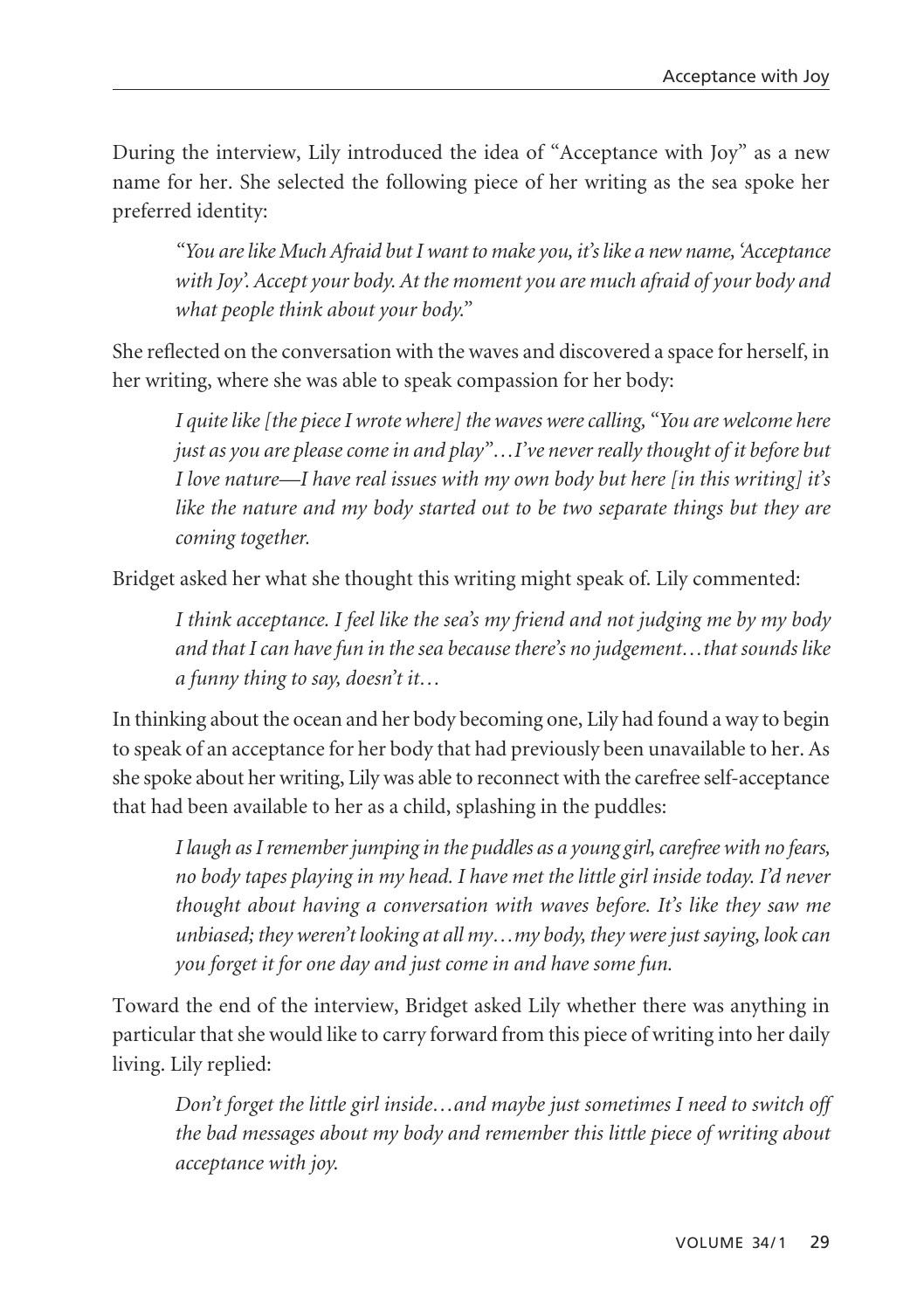At that stage in the interview, Bridget wondered aloud what the little girl might give value to. Lily's response was immediate:

*Just that carefreeness of my personality, that's who I really am. I'm not really a person who worries all the time what people think of me. That's something I've taken on—I'd like to get back to being more childlike.*

# *Re-telling the telling of the writing*

Bridget drew the interview to a close and invited witnesses into the conversation to join her in reflecting on the interview. Bridget structured the re-telling (White, 2007) and asked Anne, who volunteered, what words or expressions stood out for her in Lily's writing. Anne was quite emotional in responding:

*The whole thing. I still have a lump in my throat. I'm trying not to cry now. I could just really relate to it. The little girl scenario and how she was just so much freer as a kid. It's like the blissfully unaware of other people and what they are thinking of her. You know, just being you…When she talked about self-loathing. It's just stuff I'd been, just been writing about not just today…as well as last time. For me, it was really cool to hear because it just seems so universal...Women's opinions about themselves regarding...the little girl scenario…the little girl…*

Bridget asked Anne if any particular images or metaphors came to mind when she heard Lily speaking of her own writing about her conversation with the waves. Anne replied:

*I guess it was more the description she used in her writing…it was almost like you could just watch a wee movie of it happening seeing the beach and the waves, the wee girl in the puddle. You could see the wee girl just outrightly having fun and just being in the moment and just enjoying being herself. And then on the flipside the older person being more aware and cautious and sort of seeing the two different scenarios, I guess.* 

Bridget then asked Anne what from her own life enabled her to connect with this aspect of Lily's writing. Anne answered:

*Having had a moment where you are in your body and you appreciate your body. And I think as a kid, it's like you are just you, like you don't actually think too hard about things. Because it's like my legs work, my arms work. I'm going to get up and have fun and do this and you just take it for granted that you're just doing what*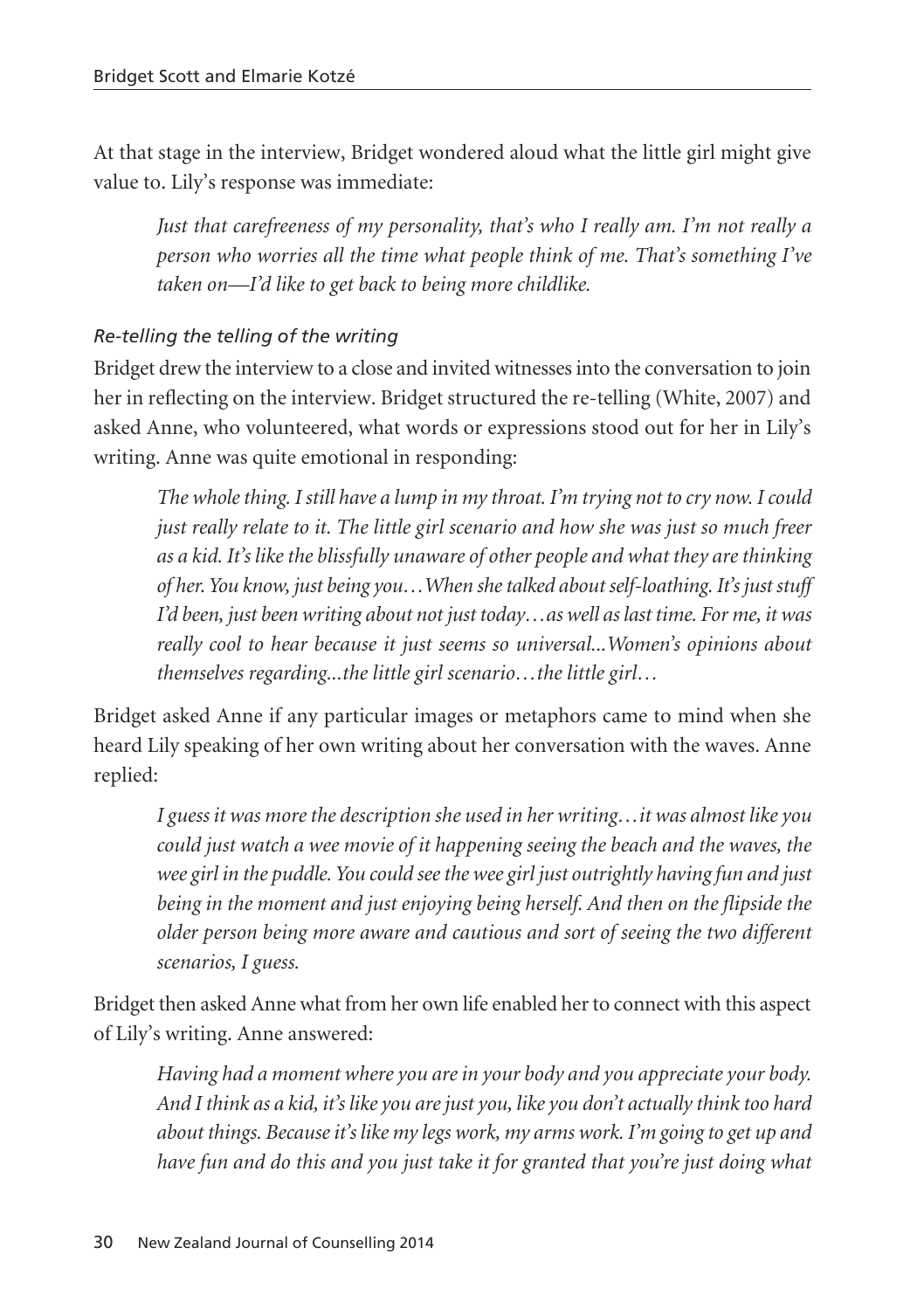*you do. Having a play and enjoying your surroundings. I think I can relate to that—having moments like that having lots of moments like that as a kid and now having not so many.*

In hearing Lily's writing, Anne was able to reconnect with the possibility of reoccupying her own body with acceptance and appreciation. It reminded her of those moments as a child when she was able to mindfully engage in what she was doing, as she was not preoccupied by negative or limiting body talk.

When Bridget then asked Anne where this took her in thinking about her own life, Anne responded: *"I think I need to have more moments where [I am like a] kid."*

Remembering those moments when she had been able to love being in her body invited Anne to speak of the possibility of holding compassion for herself and her body. Anne had retold Lily's story and enriched the idea that self-acceptance can come from changing the way we talk to ourselves about ourselves:

*Just being able to draw from somewhere, draw on some sort of love or something that fills you up rather than feasting on all that negativity, all that talk that does us more harm than good.*

In the third phase of the outsider witnessing, Bridget re-interviewed Lily to ask her how she thought having been a witness to this conversation about her writing might affect her in her future life. Lily replied:

*I think it's made me feel really valued and it's made me feel like I'm not alone in the journey, that there are other people walking with me and they understand and they have the same struggles. So I'm not alone because I hear that there is lots of identification and sometimes you can feel that you're on your own, but I'm not, because there's somebody else feeling the same way. That's big.*

Lily also commented on the outsider witnessing process:

*I found it more emotional listening to the conversation—I had time to think about what you were saying to each other and it kind of sunk in. Sort of like looking in the mirror and it's like the message coming back to you.* 

## *Rescued speech poems for Lily*

After the second workshop, Bridget transcribed the interview with Lily and the interview with Anne. Bridget then used the transcripts to write rescued speech poems for the two women using only their own words. Once again, her intention in doing this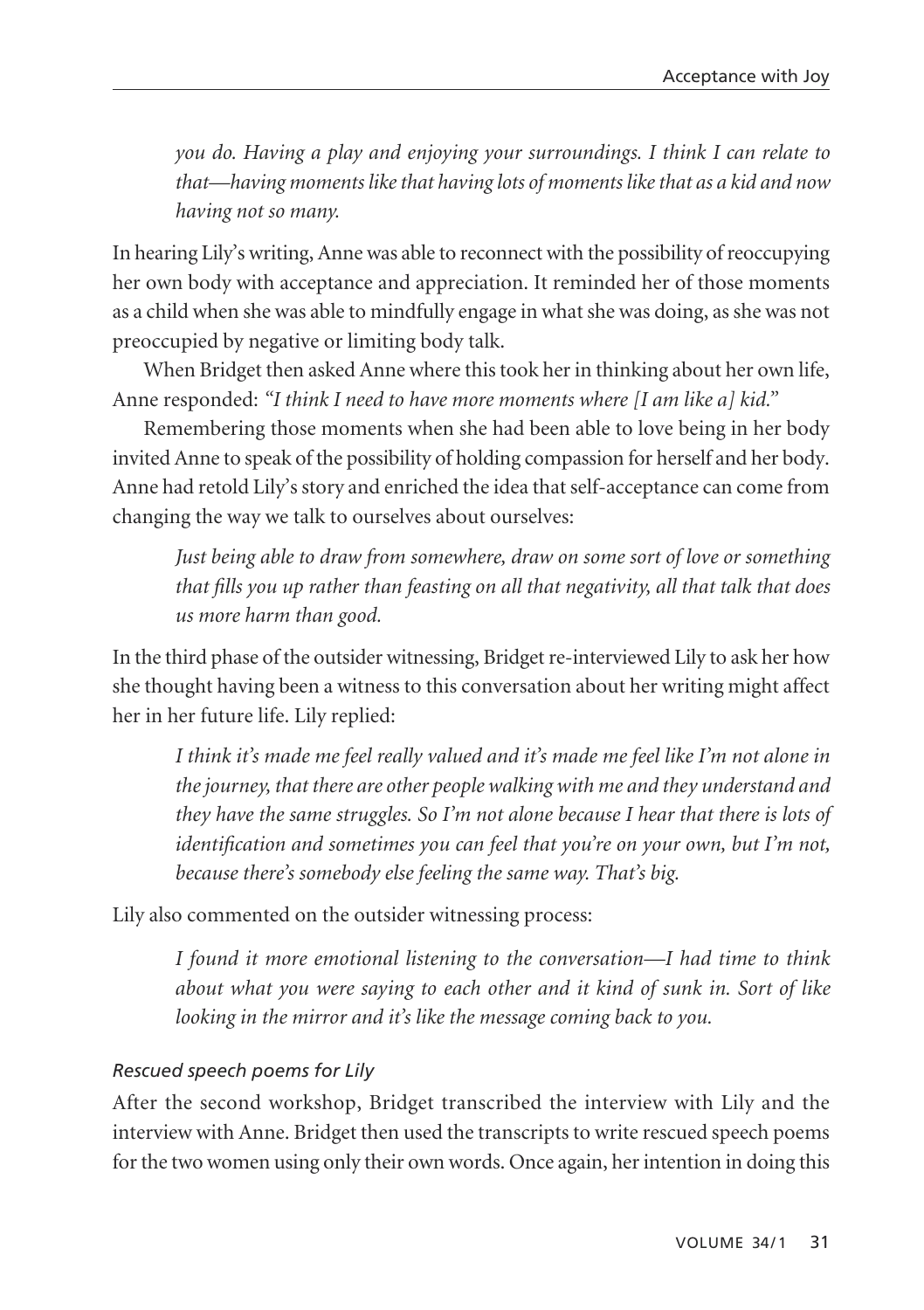was to listen and look for traces of the new identity claims the women were producing in their writing and talking. In using rescued speech poetry (Speedy, 2005) to retell this production, Bridget hoped to further enrich the self-acceptance of both women. She sent the transcripts and poems to them before the workshop the following week.

# *Lily's poem*

Bridget captured the following words:

*Acceptance with Joy Being carefree The waves Inviting me Seeing me Unbiased Saying Come in Have fun Acceptance with Joy Much Afraid Make A new name: Acceptance with Joy You are welcome here Just as you are Come in Play Nature and my body Two separate things Coming together Acceptance with Joy Little girl inside Remember this: Acceptance with Joy*

In sharing her piece of writing, and then speaking about it during the interview, Lily was able to construct these new possibilities for her relationship with her body. Her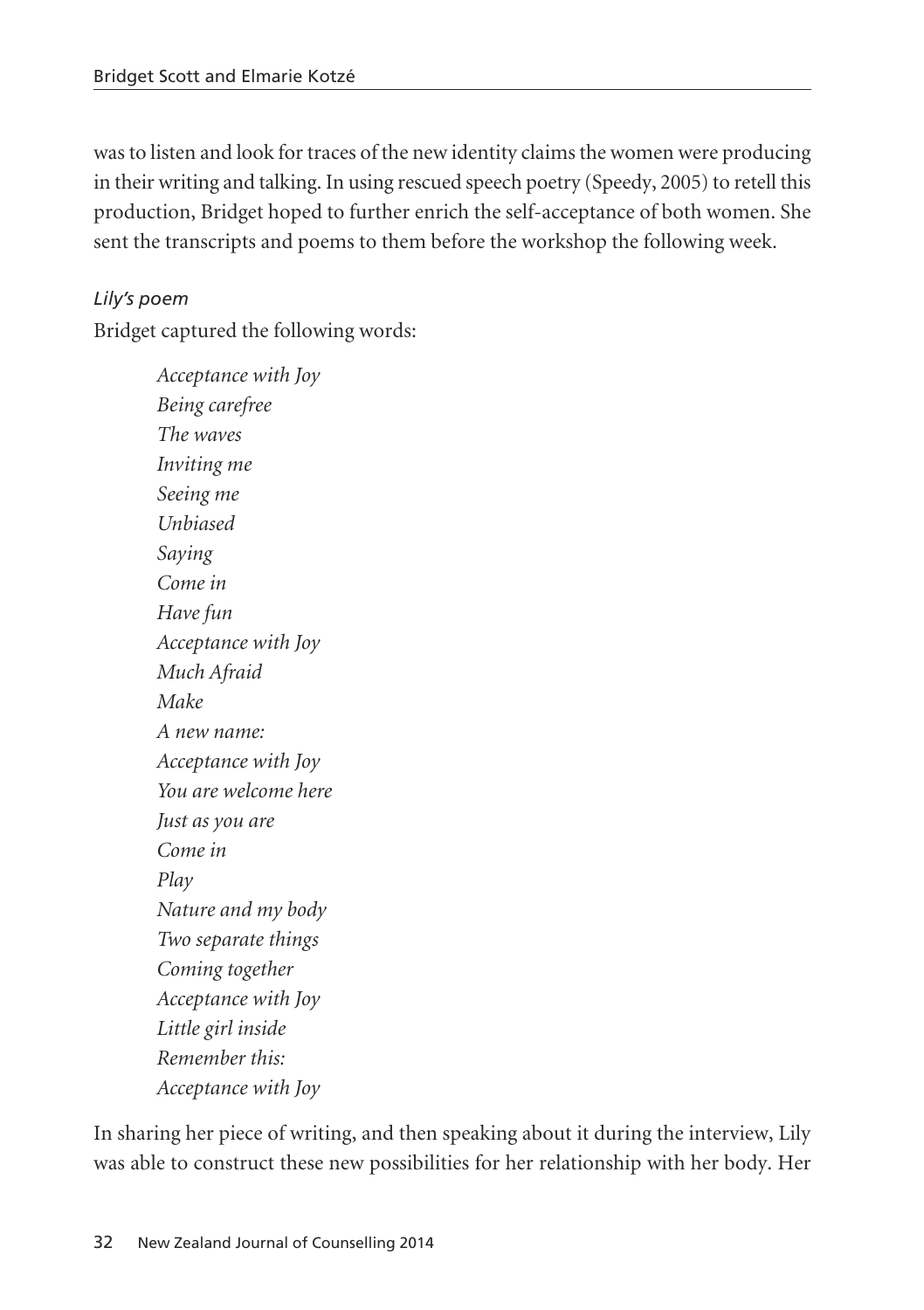ear (and heart) had been tuned to listen for a more compassionate way to speak herself "into existence" (Davies, 1991, p. 46): *"Come in, you are welcome here, just as you are."* With these words, the waves welcomed and embraced her body.

## *Anne's poem*

It was Lily's description of the little girl jumping in puddles that took Anne back into her own carefree childhood. Bridget crafted Anne's rescued speech poem by rearranging words from her retelling of Lily's interview:

*The little girl So much freer As a kid blissfully unaware Just being Little girl have fun in the moment Acceptance have a moment in your body As a kid You are just you just doing what you do. More moments like kids Drawing on love that fills you up Hope of a place of acceptance*

Anne's witnessing of Lily's writing invited her into reconnecting with her own moments of freedom and acceptance in her body, as illustrated by her words above. Writing, then reading our writing to others and listening to where our words take the other person can make new identity claims possible. When another person hears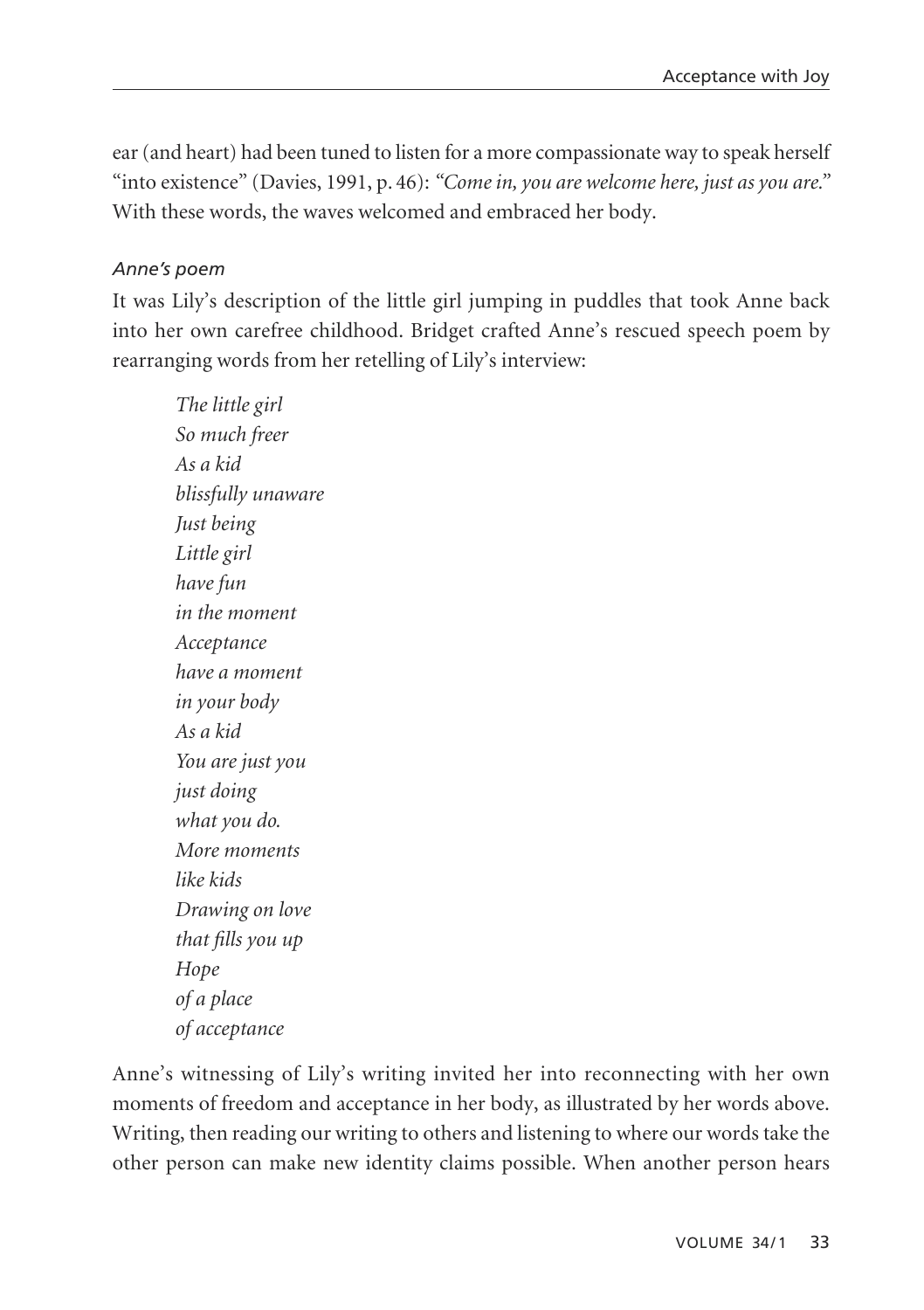something in our words and it takes that person to a value in his or her own life, this can re-present other aspects of our identity that have previously been invisible to us (White, 2007).

#### **The language available to us**

Structuring the workshops in this way enabled the women to call on new language that was being made available to them. Bridget provided the women with an entry into language and words that helped them to construct other possibilities for their bodies. The questions and tasks that she provided during the workshops invited the women to reconnect with real or imaginative experiences and memories of their bodies that led them to speak of their bodies in a more compassionate way, in language and words that helped them to construct new possibilities for their bodies and for themselves by reconnecting with real or imaginative memories.

The words we choose reflect the discourses we are in, the discourses that we have the easiest access to. They constitute us as we write or speak them into the room. Shaping the workshops in this way, Bridget provided language and words that opened up possibilities for the women to access more compassionate discourses about their bodies. These discourses were not the ones the women usually travelled in when speaking or thinking about their bodies. Indeed, there were traces of estrangement from the body, a dislike, a distancing from their bodies as discursive practices of dissatisfaction, surveillance, and self-loathing (the voice of anorexia/bulimia) in all of the writing that the women shared, as exemplified by this excerpt from what Lily wrote: *"… but look at my huge body. I'm like a beached humpback whale, I can't possibly walk towards you even with my sarong tightly wrapped around my thighs."*

At the beginning of sharing the writing part of each workshop, Bridget specifically asked each woman for a piece of the writing that she had just produced and that spoke of compassion. This was an example of "textual staging" (Richardson & Adams St Pierre, 2005). The intention of this invitation was to make it possible for each woman to speak her story of compassion into the group. Bridget hoped that during the group time these positive, compassionate words about their bodies would provide an opportunity to grow in dominance.

#### **Coda**

In the workshops, Bridget asked for the participants' compassionate writing, but was open to hearing some traces of the old, less preferred stories about the women's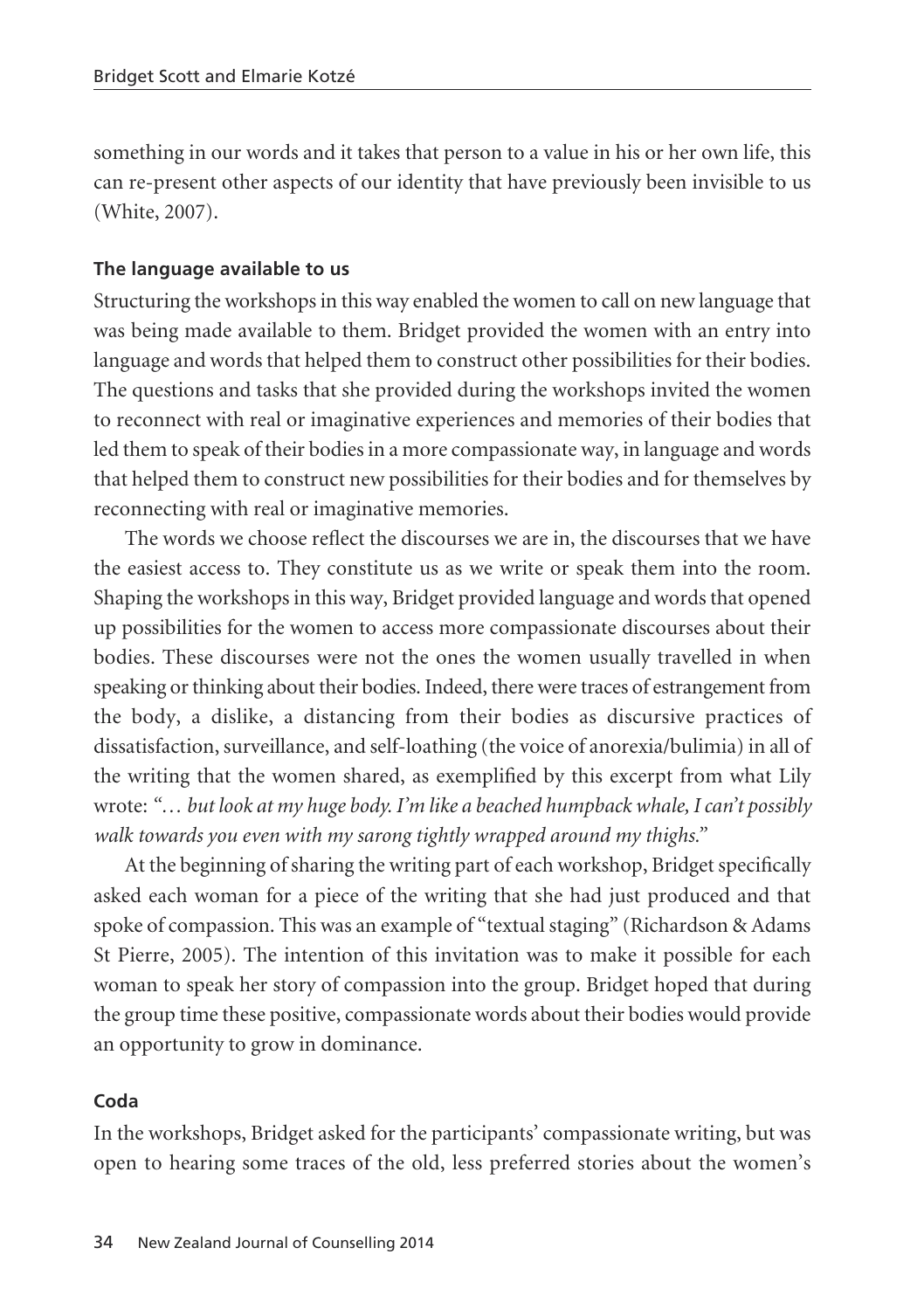bodies. However, in the main, the writing that the women shared contained primarily language of appreciation, autonomy, and self-determination. The writing was descriptive, evocative, and beautiful to listen to. There was an energy and rhythm to all the women's writing. All three women lit up and their eyes sparkled when it was their turn to read aloud to the group. As the interviewer and audience to these words, Bridget was moved and inspired by the way each woman stepped into a compassionate relationship with her body (and that of her fellow participants) through small examples of writing and her witnessing of self and others.

## Endnote

1 The names of the workshop participants have been changed for this article.

#### References

- Bird, J. (2000). *The heart's narrative: Therapy and navigating life's contradictions*. Auckland, New Zealand: Edge Press.
- Bolton, G., Allan, H., & Drucquer, H. (2004). Black and blue: Writing for reflective practice. In G. Bolton, S. Howlett, C. Lago, & J. Wright (Eds.), *Writing cures: An introductory handbook of writing in counselling and therapy* (pp. 106–122). Hove, England: Routledge.
- Brown, C. (2007). Talking body talk: Merging feminist and narrative approaches to practice. In C. Brown & T. Augusta-Scott, *Narrative therapy: Making meanings, making lives*(pp. 269– 302). Thousand Oaks, CA: Sage.
- Cooperrider, D., & Whitney, D. (2005). *Appreciative inquiry: A positive revolution in change.* San Francisco, CA: Berrett-Koehler.
- Crocket, K. (2010). Rescuing speech: Teaching a writing aesthetic for counseling practice. *Journal of Poetry Therapy, 23*(2), 73–86.
- Davies, B. (1991). The concept of agency. *Postmodern Critical Theorising, 30*, 42–53.
- Davis, E. (2009). *Conversation with men about being men.* Unpublished master's dissertation, University of Waikato, Hamilton, New Zealand.
- Davis, E., & Crocket, K. (2010). What does it mean to be a man? Effects of outsider witnessing practices. *New Zealand Journal of Counselling, 30*(1), 15–33.
- Heller, P. (2009). *Word arts collage: A poetry therapy memoir.* Columbus, OH: Pudding House.
- Kotzé, E., Van Duuren, L., Afrika, C., Rakiep, L., & Abdurahman, Y. (2010). Telling our teaching stories: Overcoming despair in Mitchells Plain, South Africa. *Transformations*. *Journal for Inclusive Scholarship and Pedagogy, 20*(2), 113–128.
- Pentecost, M. (2006). *The co-production of a literary therapy.* Unpublished master's thesis, University of Waikato, Hamilton, New Zealand.